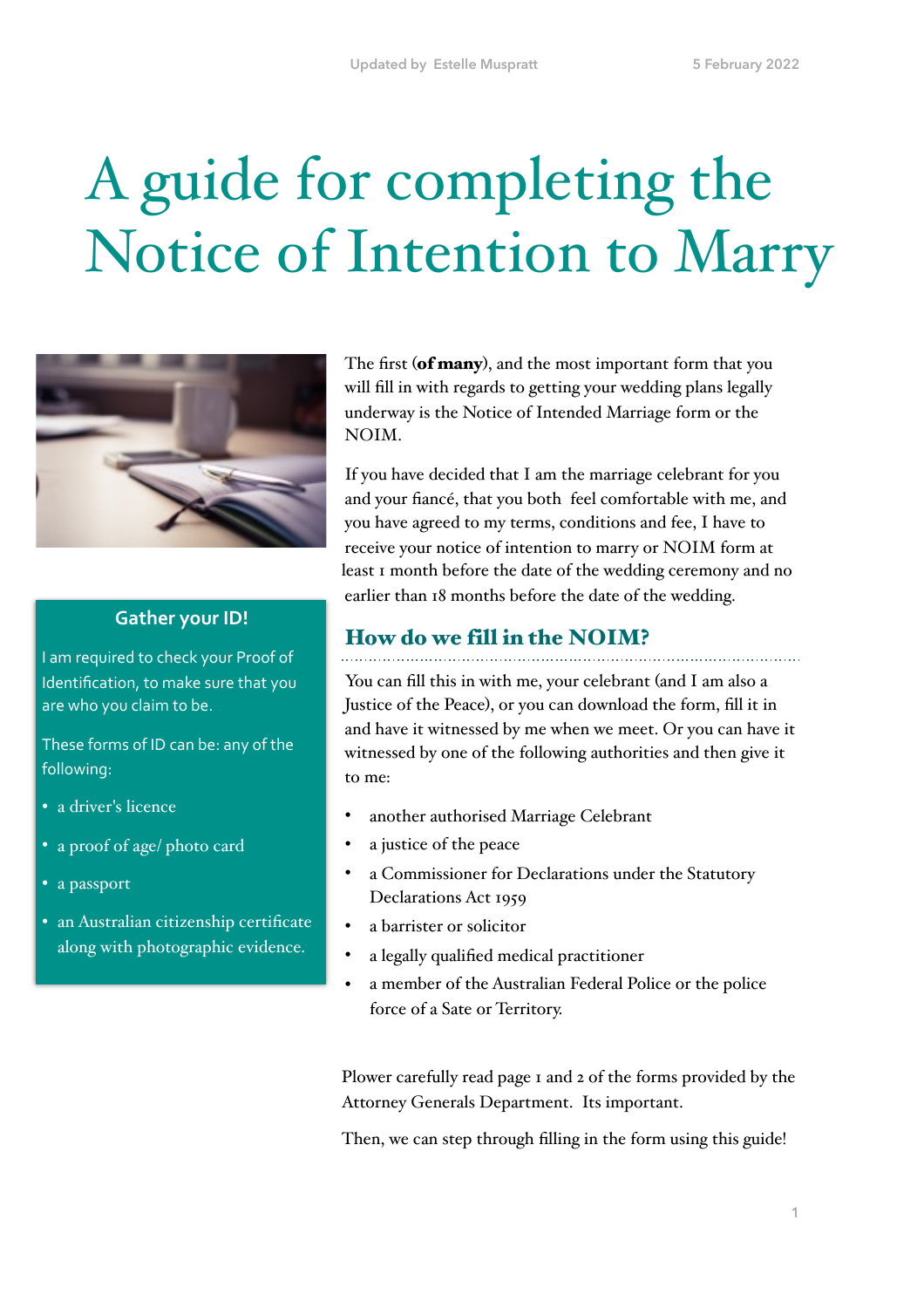### IMPORTANT

Choose who will be person 1 and who will be person 2 so we can replicate this across all the legal forms. as they are all laid our for two parties!

Your name on this form should be exactly as it is documented in your passport or birth certificate and driver's license.

'Surname' means your last names or family name as it appears on your passport, birth certificate and

'Given or first names' means your first name as it appears on your passport, birth certificate and drivers license.

If you are widowed or divorced you will need ti provide me with documents to this effect.

| FOR CITLEBRANT USE ONLY - BOOKING INFORMATION |  |  |  |  |  |
|-----------------------------------------------|--|--|--|--|--|
|                                               |  |  |  |  |  |
|                                               |  |  |  |  |  |
|                                               |  |  |  |  |  |

### **Notice of Intended Marriage**

Complete this form in TYPE or by using BLOCK LETTERS

#### **Details of the parties**

 $\overline{z}$ 

 $\overline{a}$ ×.

|                                                      |                                          | <b>PERSON 1</b>           |                            |                                          | PERSON 2     |                            |  |
|------------------------------------------------------|------------------------------------------|---------------------------|----------------------------|------------------------------------------|--------------|----------------------------|--|
| Description of<br>parties                            | <b>Datner</b>                            | <b>Bride</b>              | Groom                      | Patner                                   | $\Box$ Bride | <b>Croom</b>               |  |
| Family name                                          |                                          |                           |                            |                                          |              |                            |  |
| Given name(s)                                        |                                          |                           |                            |                                          |              |                            |  |
| Gender (optional)                                    | Female                                   | <b>Male</b>               | Non-binary                 | Female                                   | <b>Nale</b>  | Non-binary                 |  |
| Usual cocupation                                     |                                          |                           |                            |                                          |              |                            |  |
| <b>Usual place</b><br>of residence<br>(full address) |                                          |                           |                            |                                          |              |                            |  |
| Corpugal status<br>(зее раде 2)                      | Never validly married<br><b>Divorced</b> |                           | Widowed<br>Divorce pending | Never validly married<br><b>Divorced</b> |              | Widowed<br>Divorce panding |  |
| Birthplace<br>(век раде 2)                           |                                          |                           |                            |                                          |              |                            |  |
| Date of time.                                        |                                          |                           |                            |                                          |              |                            |  |
| 1. Are the parties<br>Ambuland <sup>13</sup>         | $\square$ No                             | Ves - state relationship: |                            |                                          |              |                            |  |

### Birth Place

I need to see legal proof of date and place of birth so we can complete the NOIM. This is because I am obligated to ensure that you're who you say that you really are. The Documents that you can use to prove this to your Celebrant are:

- an official birth certificate, or an extract of an entry in an official register, showing the date and place of birth of each party - these can be Australian or International
- or, a passport showing the date and place of birth of the party
- or, a statutory declaration made by the party or a parent of the party stating that, for reasons specified in the declaration, that it's not practical to obtain such a certificate and to state to the best of the declarant's knowledge of when and where the party was born

I ask that you bring copies and your original documents to show me. I can then certify the copies as I sight the originals. So if you're born in Australia, have a passport or birth certificate, with the proof of the date and place of your birth then this is sufficient to use as your document for the NOIM.

If you do not currently possess either of these documents, then you will need to apply for them via the Births, Deaths and Marriages office of the State that you were born. Make this a priority if you need to obtain these documents. People born overseas will need to provide the relevant documents or obtain them from their relevant government departments.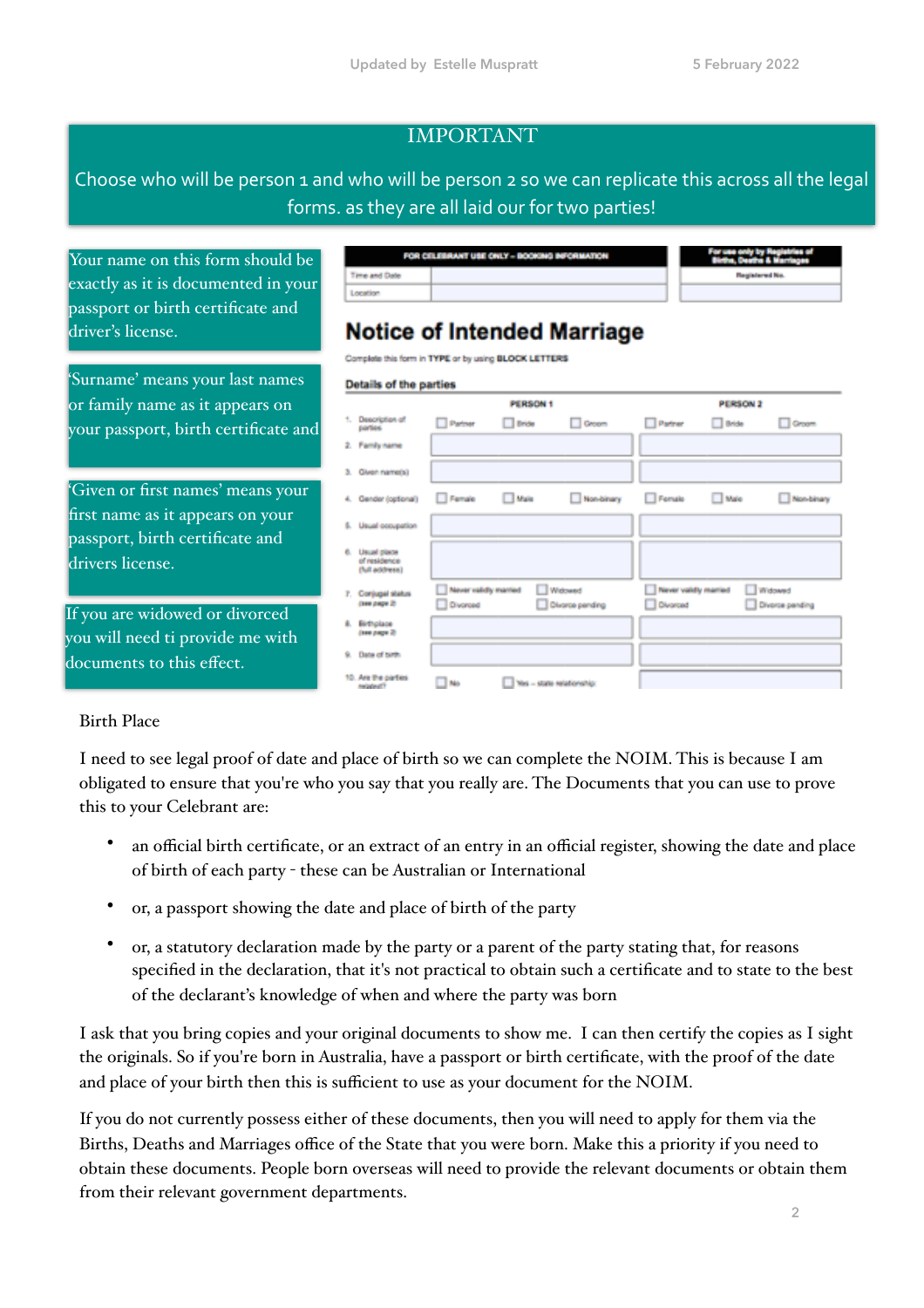during the marriage ceremony – for example, if your first name is Robert but everyone calls you Rob, Just a quick note on names. I am happy to call you by any other name you may prefer to be called then that's fine. But as your celebrant I am legally required to say your full legal name, as it appears on your ID documents, during the legal aspects of the ceremony.

### **Previous Marriages**

Have either you or your fiancé been married before?

If so, then you will need to provide me with (and I must sight physical copies), evidence of death of a spouse, nullity or dissolution of your marriage to me as your celebrant. If you do not have these documents then you will need to obtain them from the relevant Family Courts or Birth Deaths and Marriage Section of the your state government. I cannot do this for you.

#### Details of the parties' parents

|                                                                               | <b>PERSON 1</b> | <b>PERSON 2</b> |
|-------------------------------------------------------------------------------|-----------------|-----------------|
| 11. Parent 1's<br>full current name<br>(or write 'unknown')                   |                 |                 |
| 12. Parent 1's<br>full birth name<br>(or write 'unknown')                     |                 |                 |
| 13. If applicable:<br>Parent 2's<br>full current name<br>(or write 'unknown') |                 |                 |
| 14. If applicable:<br>Parent 2's<br>full birth name<br>(or write 'unknown')   |                 |                 |
| 15. Parent 1's<br>country of birth<br>(or write 'unknown')                    |                 |                 |
| 16. If applicable:<br>Parent 2's<br>country of birth<br>(or write 'unknown')  |                 |                 |

Again please provide full legal names for both parents, as it appears on their formal ID documents or if you unable to provide a name please write 'unknown'.

#### **Signatures of parties and witnesses**

This Notice must be signed in the presence of an authorised witness. Persons who are authorised to witness the Notice are:

- · If a party signs the Notice in Australia-an authorised celebrant, a justice of the peace, a barrister or solicitor, a medical practitioner, or a member of the Australian Federal Police or the police force of a State or Territory.
- · If a party signs the Notice outside Australia-an Australian Consular Officer, an Australian Diplomatic Officer, a notary public, an employee of the Commonwealth authorised under paragraph 3(c) of the Consular Fees Act 1955, or an employee of the Australian Trade Commission authorised under paragraph 3(d) of the Consular Fees Act 1955, Note: For the definitions of Australian Consular Officer and Australian Diplomatic Officer, see section 2 of the Consular Fees Act 1955

I have read this form's privacy notice and instructions for completion and hereby give notice of my intended marriage:

|                                   | <b>PERSON1</b> | <b>PERSON 2</b> |
|-----------------------------------|----------------|-----------------|
| Signature of parties              |                |                 |
| Date                              |                |                 |
| Full name of witness              |                |                 |
| Authorised witness<br>(see above) |                |                 |
| Signature of witness              |                |                 |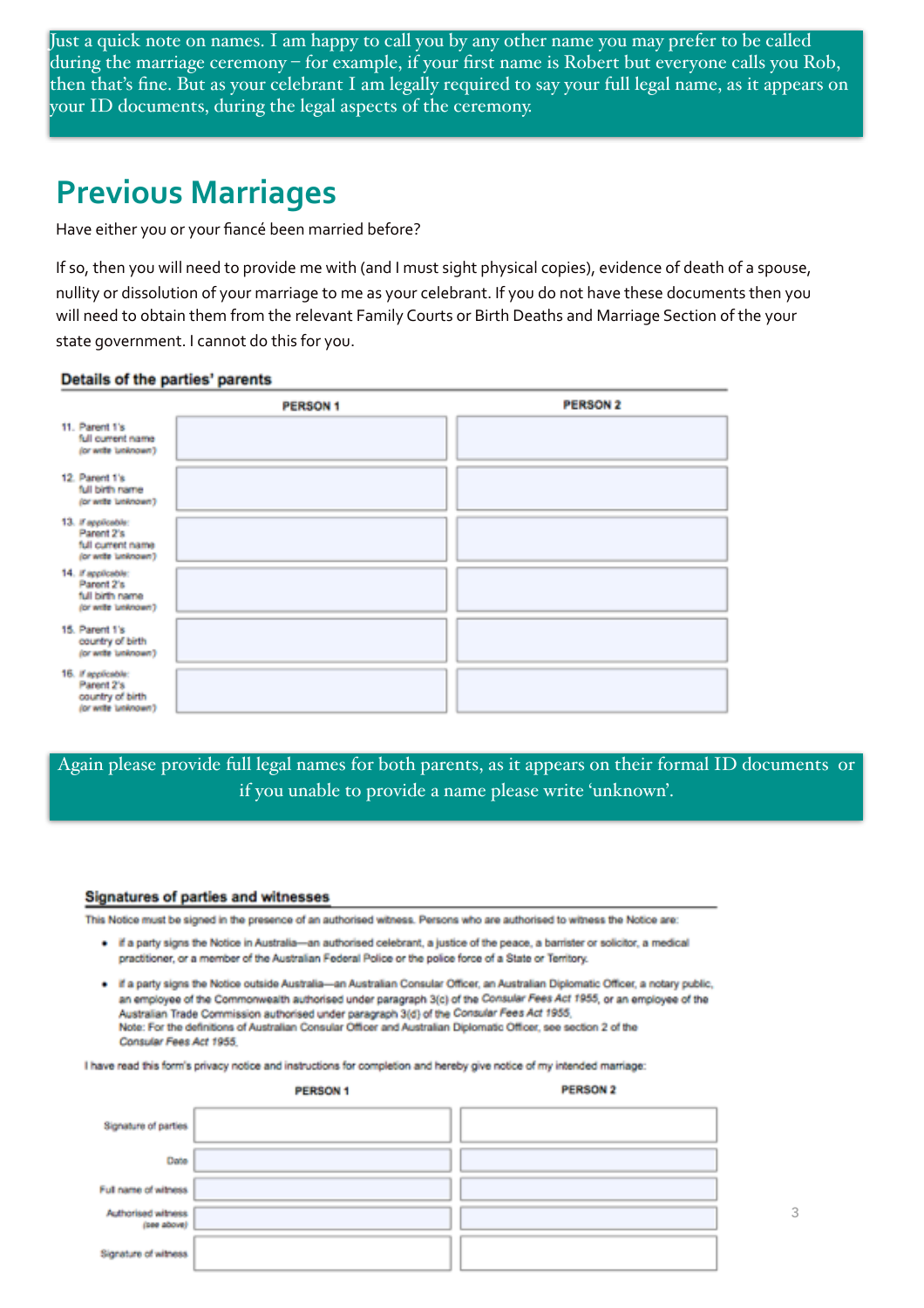**The rest of the document is the information that I or another celebrant will fill out but that relies on my having the appropriate documentation provided by you to enable me to do so. I will need copies of: birth certificates ID Documents Divorce Documentation Death certificates The authority you have obtaining approving a for shortening of the time before marriage.** 

### To be completed by authorised celebrant before the ceremony

| 17. Full name of<br>colobrant                                                   |                                                                   |                                          | 18. Date notice<br>received                                       |                                          |
|---------------------------------------------------------------------------------|-------------------------------------------------------------------|------------------------------------------|-------------------------------------------------------------------|------------------------------------------|
|                                                                                 | <b>PERSON 1</b>                                                   |                                          | <b>PERSON 2</b>                                                   |                                          |
| 19. Evidence of date<br>and place of birth<br>$(100$ $p$ age $2)$               | Birth certificate or<br>official extract<br>Statutory declaration | Australian passport<br>Overseas passport | Birth certificate or<br>official extract<br>Statutory declaration | Australian passport<br>Overseas passport |
| 20. Document number<br>(if any)                                                 |                                                                   |                                          |                                                                   |                                          |
| 21. Identity confirmed<br>$(1000 \text{ page } 2)$                              | Confirmed                                                         |                                          | Confirmed                                                         |                                          |
| 22. Type of ID<br>document provided<br>(see page 2)                             |                                                                   |                                          |                                                                   |                                          |
| 23. Document number<br>(f any)                                                  |                                                                   |                                          |                                                                   |                                          |
| 24. State, territory or<br>country of issue                                     |                                                                   |                                          |                                                                   |                                          |
| 25. Date last marriage<br>ended (if applicable)                                 |                                                                   |                                          |                                                                   |                                          |
| 26. Evidence sighted<br>on how last<br>marriage ended<br>(see page 2)           | Death<br>Divorce                                                  | <b>Nullity</b>                           | Death<br>Divorce                                                  | Nullity                                  |
| 27. Death certificate<br>number OR                                              |                                                                   |                                          |                                                                   |                                          |
| 28. Court location<br>(if divorce or nutity)                                    |                                                                   |                                          |                                                                   |                                          |
| 29. Document referred<br>to in s42(5A) of the<br>Act provided to the<br>parties | Person 1                                                          |                                          | Person 2                                                          |                                          |
| 30. If a party is under<br>18 years                                             | Consents received                                                 |                                          | Court approval                                                    |                                          |